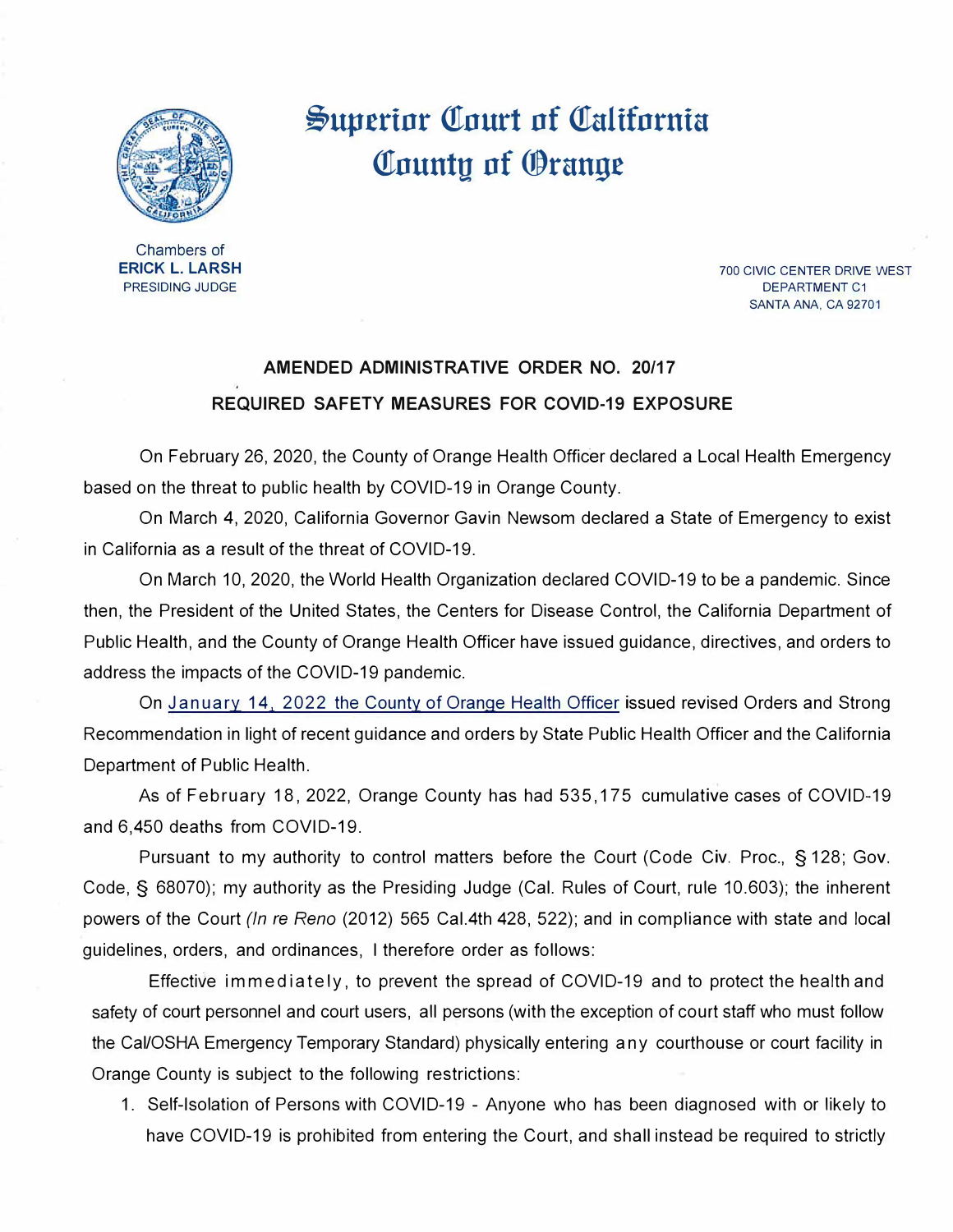adhere to the isolation and testing requirements detailed in the [January 14, 2022 order](https://occovid19.ochealthinfo.com/article/oc-health-officers-orders-recommendations)  [issued by the County of Orange Health Officer;](https://occovid19.ochealthinfo.com/article/oc-health-officers-orders-recommendations)

- a) A person is considered to be diagnosed with or likely to have COVID-19, if the person has:
	- i. Received a positive COVID-19 PCR or rapid antigen laboratory test result; and/or
	- ii. Signs and symptoms that are consistent with COVID-19.
- b) Persons who test positive for COVID-19 or display symptoms (irrespective of vaccination status) that are consistent with COVID-19 shall not enter a courthouse for at least five days (from start of symptoms if symptomatic or test date if asymptomatic). Entry is allowed if an individual tests negative on or after day five, provided symptoms are improving and no fever is present without the use of fever reducing medication. However, if an individual is unable to test or chooses not to test, the individual should not enter the courthouse through day ten. The individual should always wear a well-fitting mask through at least day ten.
- 2. Self-Quarantine of Persons Exposed to COVID-19
	- a) Not up to date individuals Individuals who do not have symptoms and are not up to date with COVID-19 vaccination and know they have had close contact exposure to a COVID-19 individual shall not enter the courthouse for at least five days after their most recent exposure. Individuals may enter the courthouse after day five if they have not developed any symptoms and they test negative on or after day five. If an individual is unable to test or chooses not to test, they shall not enter the courthouse for 10 days after the most recent exposure to COVID-19. The individual should continue to wear a well-fitting mask around others through at least day ten after their most recent exposure.
	- b) Asymptomatic up-to-date individuals  $-$  Individuals who are up to date with COVID-19 vaccinations prior to their close contact to a COVID-19 positive individual and have not developed any symptoms since their exposure are not required to quarantine. These individuals should test on day five from the date of exposure and continue to always wear a well-fitting mask around other people through at least day ten.
	- c) Asymptomatic individuals previously infected Persons who have close contact exposure to COVID-19 and have tested positive for COVID-19 before their new, recent exposure and it's been less than three months since they started having symptoms from that previous infection (or test date if asymptomatic) do not have to quarantine as long as they have not had any new symptoms since their recent exposure.